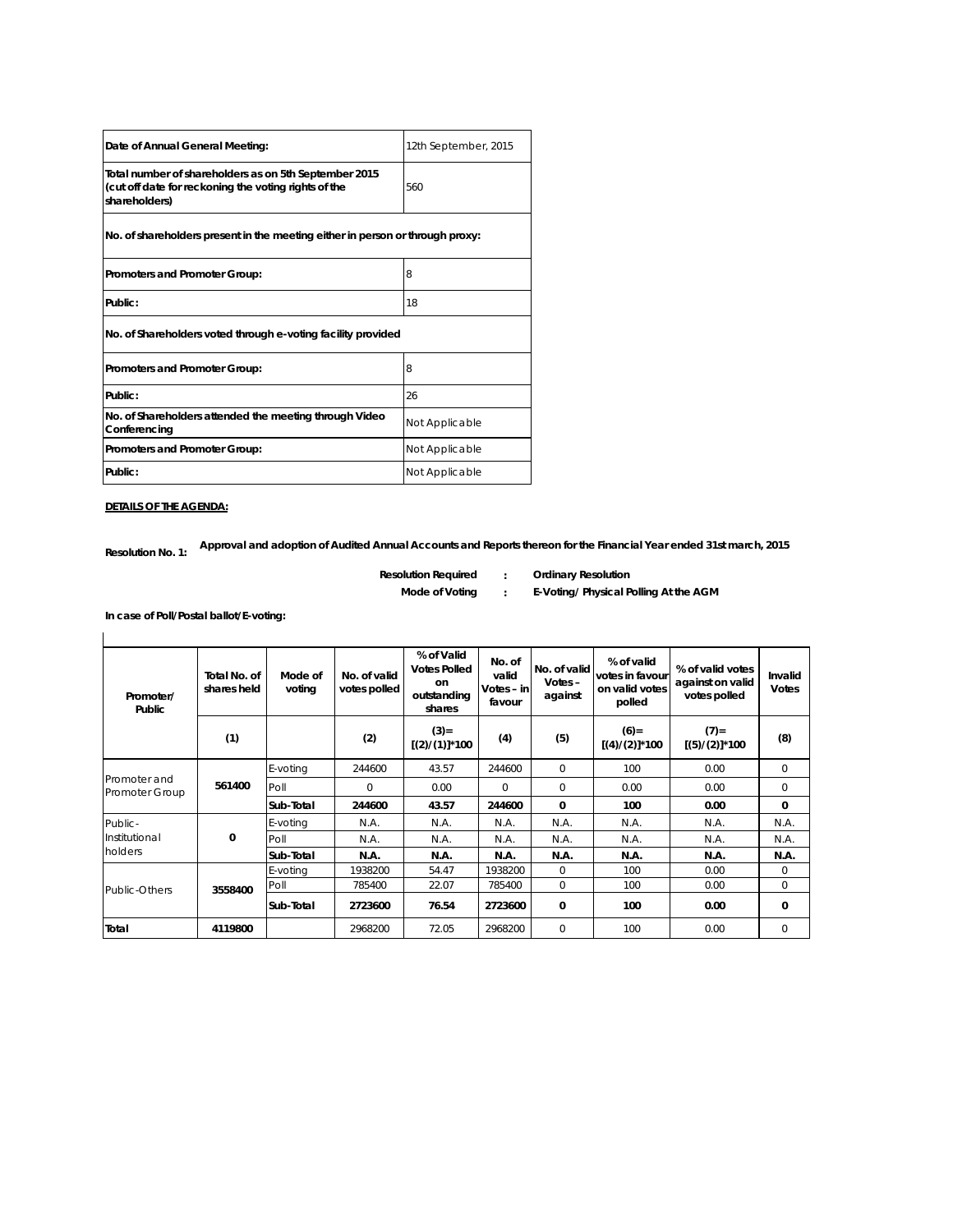## **Resolution No. 2: Re-appointment of Mr. Mukesh Kumar Sukhija, who retires by rotation**

**: Resolution Required Ordinary Resolution**

**: Mode of Voting E-Voting/ Physical Polling At the AGM**

**In case of Poll/Postal ballot/E-voting:**

| Promoter/<br>Public            | Total No. of<br>shares held | Mode of<br>voting | No. of valid<br>votes polled | % of Valid<br><b>Votes Polled</b><br>on<br>outstanding<br>shares | No. of<br>valid<br>Votes $-$ in<br>favour | No. of valid<br>$Votes -$<br>against | % of valid<br>votes in favour<br>on valid votes<br>polled | % of valid votes<br>against on valid<br>votes polled | Invalid<br><b>Votes</b> |
|--------------------------------|-----------------------------|-------------------|------------------------------|------------------------------------------------------------------|-------------------------------------------|--------------------------------------|-----------------------------------------------------------|------------------------------------------------------|-------------------------|
|                                | (1)                         |                   | (2)                          | $(3) =$<br>$[(2) / (1)]$ *100                                    | (4)                                       | (5)                                  | $(6) =$<br>$[(4)/(2)]$ *100                               | $(7) =$<br>$[(5)/(2)]$ *100                          | (8)                     |
| Promoter and<br>Promoter Group |                             | E-voting          | 244600                       | 43.57                                                            | 244600                                    | $\mathbf 0$                          | 100                                                       | 0.00                                                 | 0                       |
|                                | 561400                      | Poll              | $\Omega$                     | 0.00                                                             | $\Omega$                                  | $\Omega$                             | 0.00                                                      | 0.00                                                 | 0                       |
|                                |                             | Sub-Total         | 244600                       | 43.57                                                            | 244600                                    | $\mathbf{0}$                         | 100                                                       | 0.00                                                 | $\mathbf{0}$            |
| Public-                        |                             | E-voting          | N.A.                         | N.A.                                                             | N.A.                                      | N.A.                                 | N.A.                                                      | N.A.                                                 | N.A.                    |
| Institutional<br>holders       | 0                           | Poll              | N.A.                         | N.A.                                                             | N.A.                                      | N.A.                                 | N.A.                                                      | N.A.                                                 | N.A.                    |
|                                |                             | Sub-Total         | N.A.                         | N.A.                                                             | N.A.                                      | N.A.                                 | N.A.                                                      | N.A.                                                 | N.A.                    |
|                                |                             | E-voting          | 1938200                      | 54.47                                                            | 1938200                                   | $\Omega$                             | 100                                                       | 0.00                                                 | $\mathbf 0$             |
| Public-Others                  | 3558400                     | Poll              | 785400                       | 22.07                                                            | 785400                                    | $\mathbf 0$                          | 100                                                       | 0.00                                                 | 0                       |
|                                |                             | Sub-Total         | 2723600                      | 76.54                                                            | 2723600                                   | 0                                    | 100                                                       | 0.00                                                 | 0                       |
| Total                          | 4119800                     |                   | 2968200                      | 72.05                                                            | 2968200                                   | $\Omega$                             | 100                                                       | 0.00                                                 | $\Omega$                |

**Resolution No. 3: Appointment of M/s Satyendra Mrinal & Associates, Chartered Accountants, as the Statutory Auditors of the Company.**

**: :**

**Resolution Required Ordinary Resolution**

**Mode of Voting E-Voting/ Physical Polling At the AGM**

| Promoter/<br><b>Public</b>            | Total No. of<br>shares held | Mode of<br>voting | No. of valid<br>votes polled | % of Valid<br><b>Votes Polled</b><br>on<br>outstanding<br>shares | No. of<br>valid<br>Votes – in<br>favour | No. of valid<br>Votes-<br>against | % of valid<br>votes in favour<br>on valid votes<br>polled | % of valid votes<br>against on valid<br>votes polled | Invalid<br><b>Votes</b> |
|---------------------------------------|-----------------------------|-------------------|------------------------------|------------------------------------------------------------------|-----------------------------------------|-----------------------------------|-----------------------------------------------------------|------------------------------------------------------|-------------------------|
|                                       | (1)                         |                   | (2)                          | $(3) =$<br>$[(2)/(1)]$ *100                                      | (4)                                     | (5)                               | $(6)=$<br>$[(4)/(2)]$ *100                                | $(7)=$<br>(5)/(2)]*100                               | (8)                     |
| Promoter and<br><b>Promoter Group</b> |                             | E-votina          | 244600                       | 43.57                                                            | 244600                                  | $\Omega$                          | 100                                                       | 0.00                                                 | 0                       |
|                                       | 561400                      | Poll              | $\mathbf 0$                  | 0.00                                                             | $\circ$                                 | $\mathbf 0$                       | 0.00                                                      | 0.00                                                 | $\circ$                 |
|                                       |                             | Sub-Total         | 244600                       | 43.57                                                            | 244600                                  | $\Omega$                          | 100                                                       | 0.00                                                 | $\Omega$                |
| Public-                               | $\mathbf{0}$                | E-voting          | N.A.                         | N.A.                                                             | N.A.                                    | N.A.                              | N.A.                                                      | N.A.                                                 | N.A.                    |
| Institutional<br>holders              |                             | Poll              | N.A.                         | N.A.                                                             | N.A.                                    | N.A.                              | N.A.                                                      | N.A.                                                 | N.A.                    |
|                                       |                             | Sub-Total         | N.A.                         | N.A.                                                             | N.A.                                    | N.A.                              | N.A.                                                      | N.A.                                                 | N.A.                    |
|                                       |                             | E-voting          | 1938200                      | 54.47                                                            | 1938200                                 | $\Omega$                          | 100                                                       | 0.00                                                 | $\circ$                 |
| Public-Others                         | 3558400                     | Poll              | 785400                       | 22.07                                                            | 785400                                  | $\Omega$                          | 100                                                       | 0.00                                                 | 0                       |
|                                       |                             | Sub-Total         | 2723600                      | 76.54                                                            | 2723600                                 | 0                                 | 100                                                       | 0.00                                                 | 0                       |
| Total                                 | 4119800                     |                   | 2968200                      | 72.05                                                            | 2968200                                 | $\mathbf 0$                       | 100                                                       | 0.00                                                 | 0                       |

**Resolution No. 4: Appointment of Mr. Divesh Kumar Bajaj as the Managing Director**

**Resolution Required Special Resolution**

**In case of Poll/Postal ballot/E-voting:**

**In case of Poll/Postal ballot/E-voting:**

**:**

**:**

**Mode of Voting E-Voting/ Physical Polling At the AGM**

|  | in case of Foll/Fostal Dallot/E-Volling. |  |
|--|------------------------------------------|--|
|  |                                          |  |
|  |                                          |  |

| Promoter/<br>Public            | Total No. of<br>shares held | Mode of<br>voting | No. of valid<br>votes polled | % of Valid<br><b>Votes Polled</b><br>on<br>outstanding<br>shares | No. of<br>valid<br>Votes - in<br>favour | No. of valid<br>Votes $-$<br>against | % of valid<br>votes in favour<br>on valid votes<br>polled | % of valid votes<br>against on valid<br>votes polled | Invalid<br><b>Votes</b> |
|--------------------------------|-----------------------------|-------------------|------------------------------|------------------------------------------------------------------|-----------------------------------------|--------------------------------------|-----------------------------------------------------------|------------------------------------------------------|-------------------------|
|                                | (1)                         |                   | (2)                          | $(3) =$<br>$[(2)/(1)]$ *100                                      | (4)                                     | (5)                                  | $(6)=$<br>$[(4)/(2)]$ *100                                | $(7) =$<br>$[(5)/(2)]$ *100                          | (8)                     |
| Promoter and<br>Promoter Group |                             | E-voting          | 244600                       | 43.57                                                            | 244600                                  | $\Omega$                             | 100                                                       | 0.00                                                 | $\Omega$                |
|                                | 561400                      | Poll              | $\Omega$                     | 0.00                                                             | $\Omega$                                | $\Omega$                             | 0.00                                                      | 0.00                                                 | $\Omega$                |
|                                |                             | Sub-Total         | 244600                       | 43.57                                                            | 244600                                  | $\Omega$                             | 100                                                       | 0.00                                                 | 0                       |
| Public-                        | 0                           | E-voting          | N.A.                         | N.A.                                                             | N.A.                                    | N.A.                                 | N.A.                                                      | N.A.                                                 | N.A.                    |
| Institutional                  |                             | Poll              | N.A.                         | N.A.                                                             | N.A.                                    | N.A.                                 | N.A.                                                      | N.A.                                                 | N.A.                    |
| holders                        |                             | Sub-Total         | N.A.                         | N.A.                                                             | N.A.                                    | N.A.                                 | N.A.                                                      | N.A.                                                 | N.A.                    |
|                                |                             | E-voting          | 1938200                      | 54.47                                                            | 1938200                                 | $\Omega$                             | 100                                                       | 0.00                                                 | $\Omega$                |
| Public-Others                  | 3558400                     | Poll              | 785400                       | 22.07                                                            | 785400                                  | $\Omega$                             | 100                                                       | 0.00                                                 | $\Omega$                |
|                                |                             | Sub-Total         | 2723600                      | 76.54                                                            | 2723600                                 | 0                                    | 100                                                       | 0.00                                                 | 0                       |
| Total                          | 4119800                     |                   | 2968200                      | 72.05                                                            | 2968200                                 | $\mathbf 0$                          | 100                                                       | 0.00                                                 | $\Omega$                |